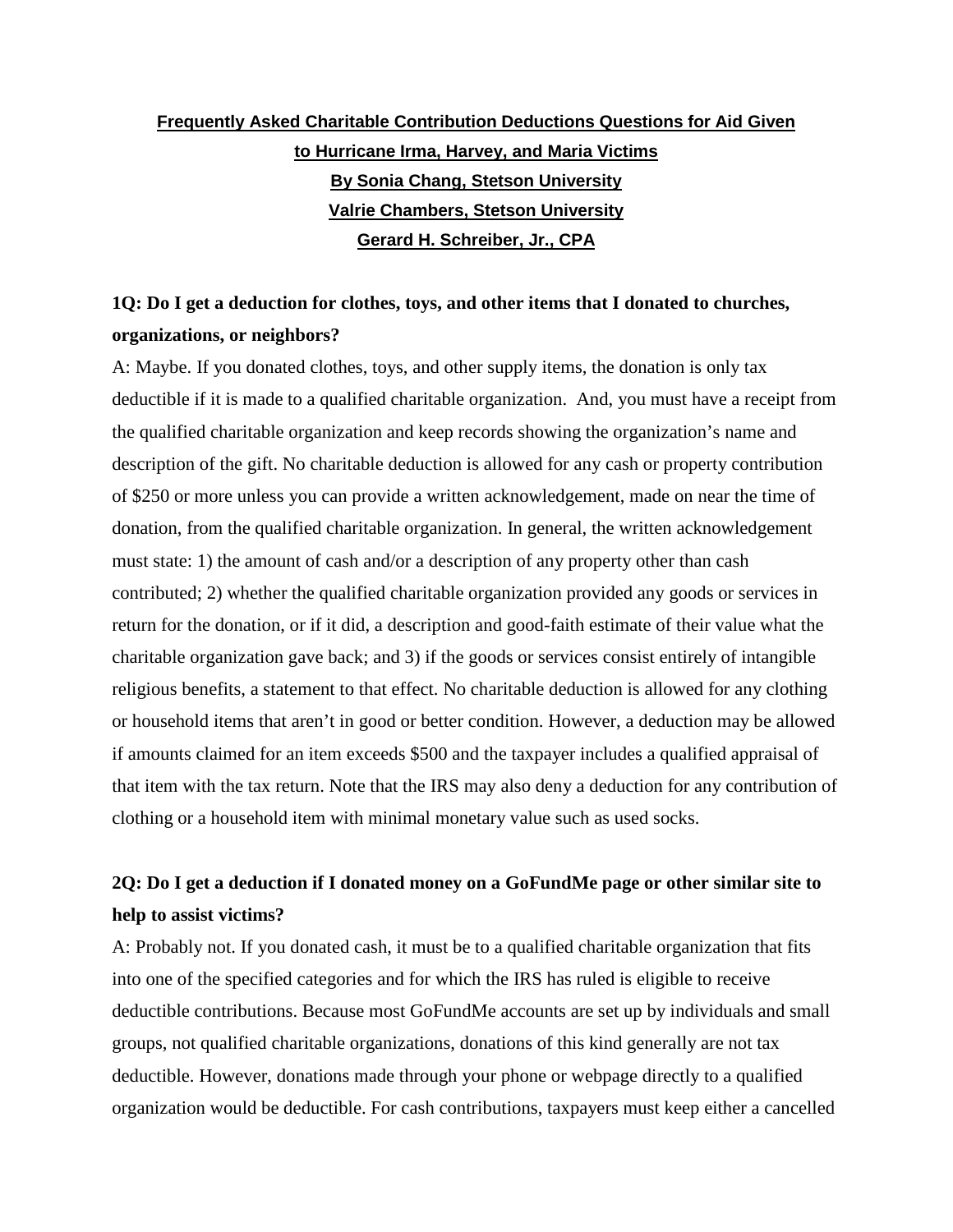check, receipt or other reliable evidence. You can't deduct *any* contribution of a cash, check, or other monetary gift unless you maintain as a record of the contribution, a bank record or a written communication from the donee organization showing its name, plus the date and amount of the contribution.

### **3Q: Do I get a deduction if I donated my time to volunteer for an organization/church?**

A: No. No deduction is allowed for the value of services you the taxpayer renders to charity. You are only allowed a deduction for your unreimbursed out-of-pocket expenses for a charity. The services must primarily benefit the charity and not you, your family, or others.

### **4Q: Do I get a donation if I donated some of my vacation time or sick leave through work?**

A: No. You neither get taxed on, nor get a tax deduction for donated vacation or sick leave.

### **5Q: Do I get a deduction if I opened up my rental property/second home to shelter victims?**

A: No. You are not allowed to take a charitable deduction for your rental property or second home even if you gave a qualified charitable organization the right to use the property rent-free since you still retain the property itself.

### **6Q: Do I get a deduction if I donated food to an organization or church?**

A: Maybe. If you donated food, the donation is only tax deductible if it is made to a qualified charitable organization. And, you must have a receipt from the qualified charitable organization and keep records showing the organization's name and description of the gift. No charitable deduction is allowed for any cash or property contribution of \$250 or more unless you can provide a written acknowledgement, made on near the time of donation, from the qualified charitable organization. In general, the written acknowledgement must state: 1) the amount of cash and/or a description of any property other than cash contributed; 2) whether the qualified charitable organization provided any goods or services in return for the donation, or if it did, a description and good-faith estimate of their value what the charitable organization gave back; and 3) if the goods or services consist entirely of intangible religious benefits, a statement to that effect.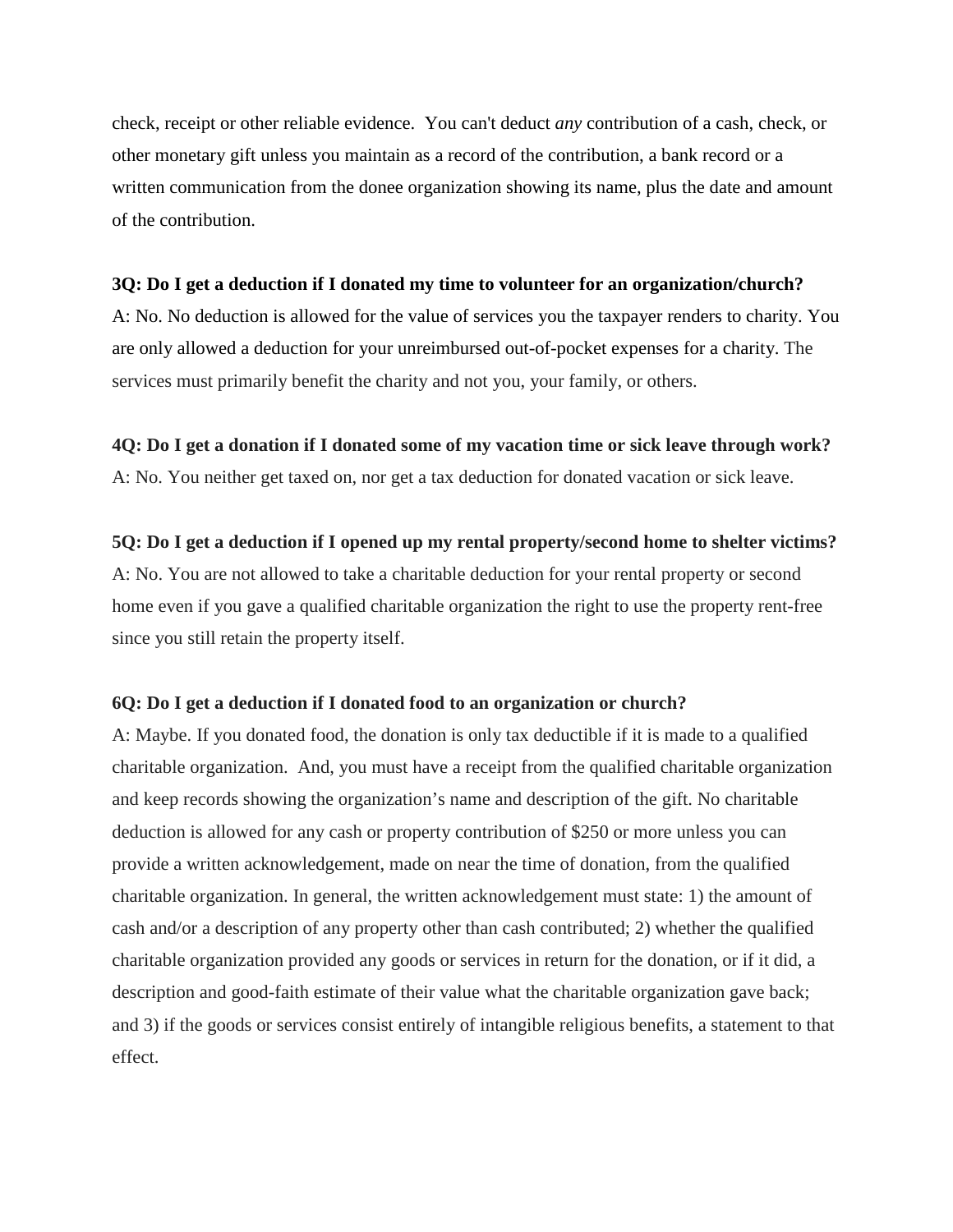## **7Q: Do I get a deduction if I allowed victims to stay in my house?**

A: Probably not. Since you are donating to an individual, not a charitable organization, no deduction can be taken. However, if the stay was a service to a qualified charitable organization, you can deduct your out-of-pocket expenses. You will want to have those documented, which can be difficult to do, and confirmed by the charity though.

## **8Q: What if my business made extra food to donate to an organization?**

A: If you donated food inventory that is contributed to a qualified organization or private operating foundation, you can deduct the expense of that food as a qualified charitable contribution. Corporations are able to deduct the cost to produce the food and half the difference between the cost and full fair market value of the food donated. This is limited to 15% of the corporation's taxable income, but any excess contributions are carried forward in each of the give succeeding tax years.

# **9Q: Do I get a deduction if I opened my business up as a shelter for people to stay in during and after the storm?**

A: Yes. If the stay in the property was a service to a qualified charitable organization, you can document and deduct your out-of-pocket expenses. However, if you can show that you were building goodwill, what is disallowed as a charitable deduction may be deductible as an ordinary and necessary business expense, so consult your tax adviser.

# **10Q: Do I get a deduction if I allowed victims to use my shower, laundry, water, energy?**

A: Technically, maybe. In theory, you can deduct these usages if they were a service provided to a qualified charitable organization. However, in practice, the problem is proving the burden of amount of utilities consumed.

# **11Q: What kind of organizations are normally qualified charitable organizations?**

A: Normally, qualified charitable organizations include:

• A state or possession of the United States (or any subdivision).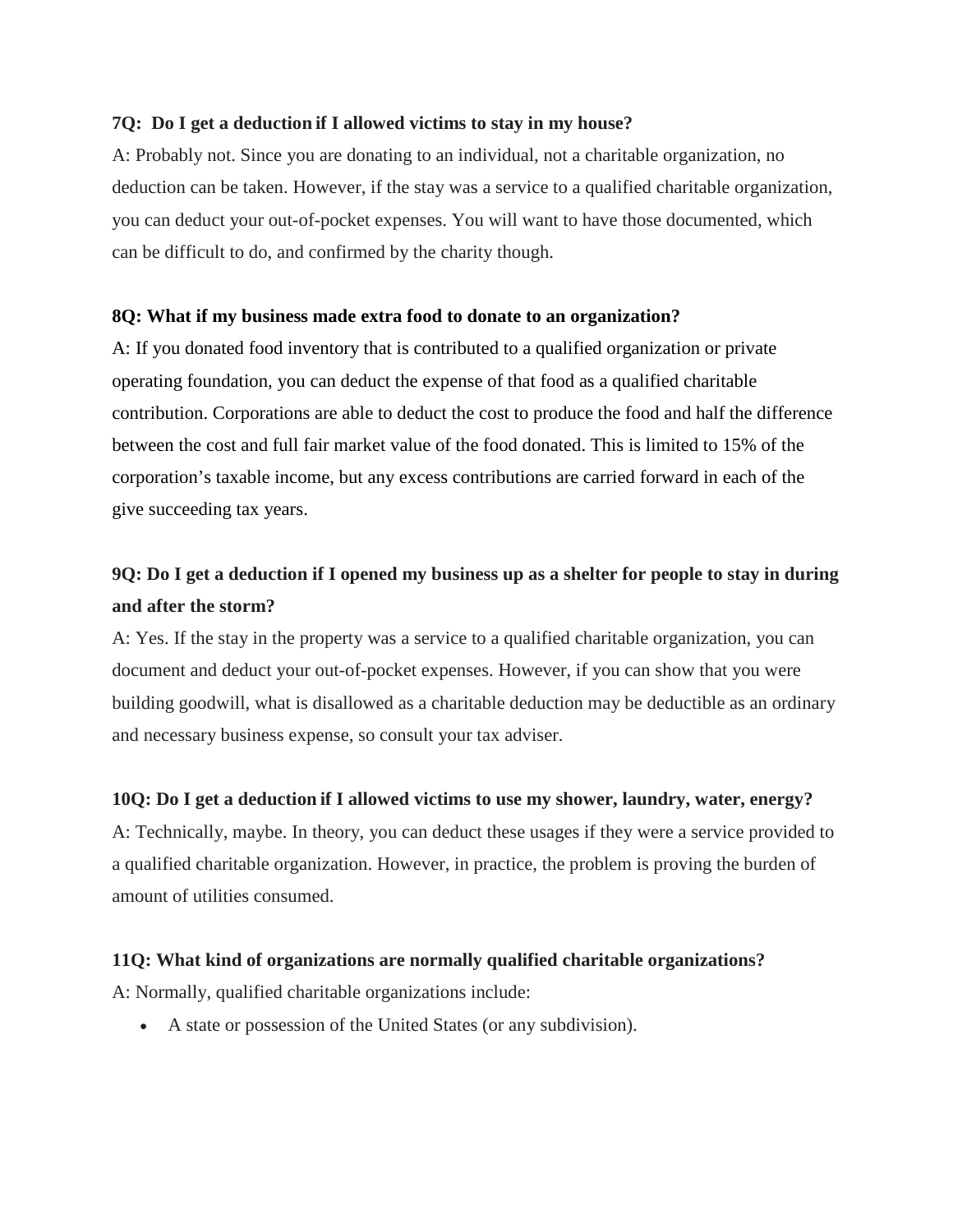- A corporation, trust, community chest, fund, or foundation located in the United States and organized and operated exclusively for religious, charitable, scientific, literary, or educational purposes or for the prevention of cruelty to children or animals.
- A veterans' organization.
- A fraternal organization operating under the lodge system.
- A cemetery company.

It is commonly understood that contributions to a church, synagogue, or other religious organization are allowed. But for less well-known organizations, you can consult an IRS list of organizations that have applied for and received tax-exempt status under Section 501 of the Internal Revenue Code.

Gifts made to individuals *are not* deductible such as a needy family or a homeless individual.

# **12Q: May I deduct anything if I assisted in helping to clean up public roads and properties after the storm?**

A: Maybe. Unfortunately, no deduction is allowed for the value of services you render to a qualified charity or governmental organization. However, you are allowed a deduction for your unreimbursed out-of-pocket expenses necessary to perform services, like commuting to the road site and travel expenses. However, the services must primarily benefit the charity or government and not the taxpayer, the taxpayer's family, or others. Travel costs, including the cost of meals and lodging, will be deductible where the trip primarily benefits the government or charity. The charitable deduction is limited to amounts necessarily incurred for meals and lodging while away from home overnight in rendering these services. If you use a car to perform these services, you may deduct  $14¢$  per mile as a contribution, or, alternatively deduct the actual (unreimbursed) expenses for items like gasoline. Parking fees and tolls are deductible in either case, as are deductions otherwise allowable for interest or taxes connected with the car, but depreciation, insurance, and repairs on the car are not deductible. Note that if there's a significant element of personal pleasure or vacation to the travel, the costs won't be deductible.

### **13Q: Do I get a deduction if I gave money to needy strangers?**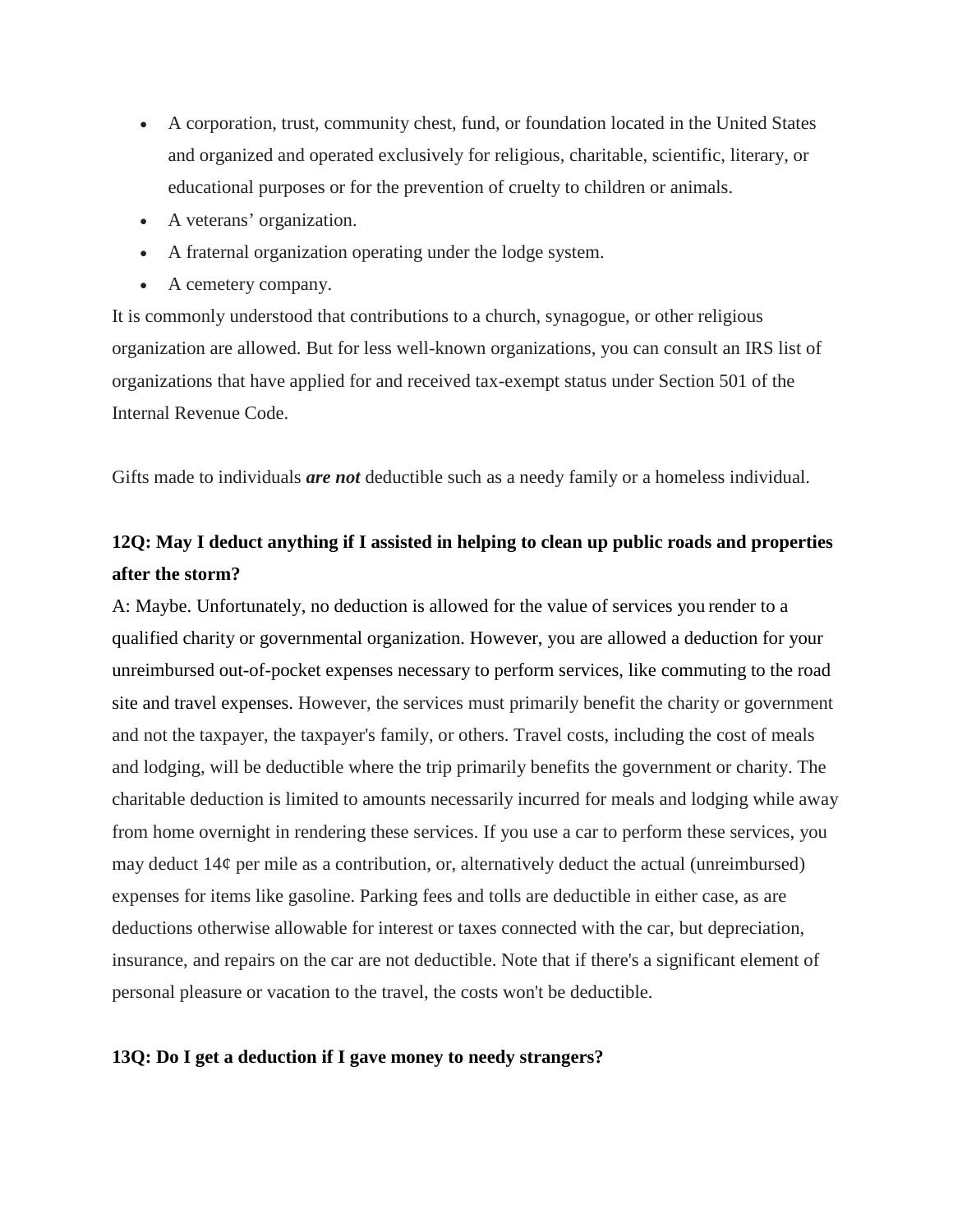A: No. No charitable deduction is allowed for a donation made to or for an individual because they are not a qualified organization.

#### **14Q: Do I get a deduction if I went to another state to assist people in need?**

A: Maybe. To be deductible, you must be assisting through a qualified charitable organization or government. And, unfortunately, no deduction is allowed for the value of services a taxpayer renders to charity. However, you are allowed a deduction for your unreimbursed out-of-pocket expenses for travel expenses necessarily incurred in performing free services to a qualified charitable organization. However, the services must primarily benefit the charity and not the taxpayer, the taxpayer's family, or others. Travel costs, including the cost of meals and lodging, will be deductible where the trip primarily benefits the charity. The charitable deduction is limited to amounts necessarily incurred for meals and lodging while away from home overnight in rendering these services. If you use a car to perform these services, you may deduct  $14¢$  per mile as a contribution, or, alternatively deduct the actual (unreimbursed) expenses for items like gasoline. Parking fees and tolls are deductible in either case, as are deductions otherwise allowable for interest or taxes connected with the car, but depreciation, insurance, and repairs on the car are not deductible. Note that if there's a significant element of personal pleasure or vacation to the travel, the costs won't be deductible.

### **15Q: Do I get a deduction if I used my boat to rescue victims?**

A: Maybe. If you used a boat to perform services for a local government or qualified charitable organization, you may deduct your reasonable, out-of-pocket costs (for example gasoline) incurred as a contribution. Depreciation and insurance on your boat is not deductible. For additional information on those transporting supplies and rescue vehicles, see IRC Sec. 7508A (iii) and Sec. 11 of Rev. Proc. 2007-56. You are also allowed a deduction for your unreimbursed out-of-pocket expenses for travel expenses necessarily incurred in performing free services to a qualified charitable organization. The services must primarily benefit the charity and not the taxpayer, the taxpayer's family, or others. Unfortunately, no deduction is allowed for the value of services a taxpayer renders to charity.

### **16Q: Do I get a deduction if I used my boat to rescue pets or other animals?**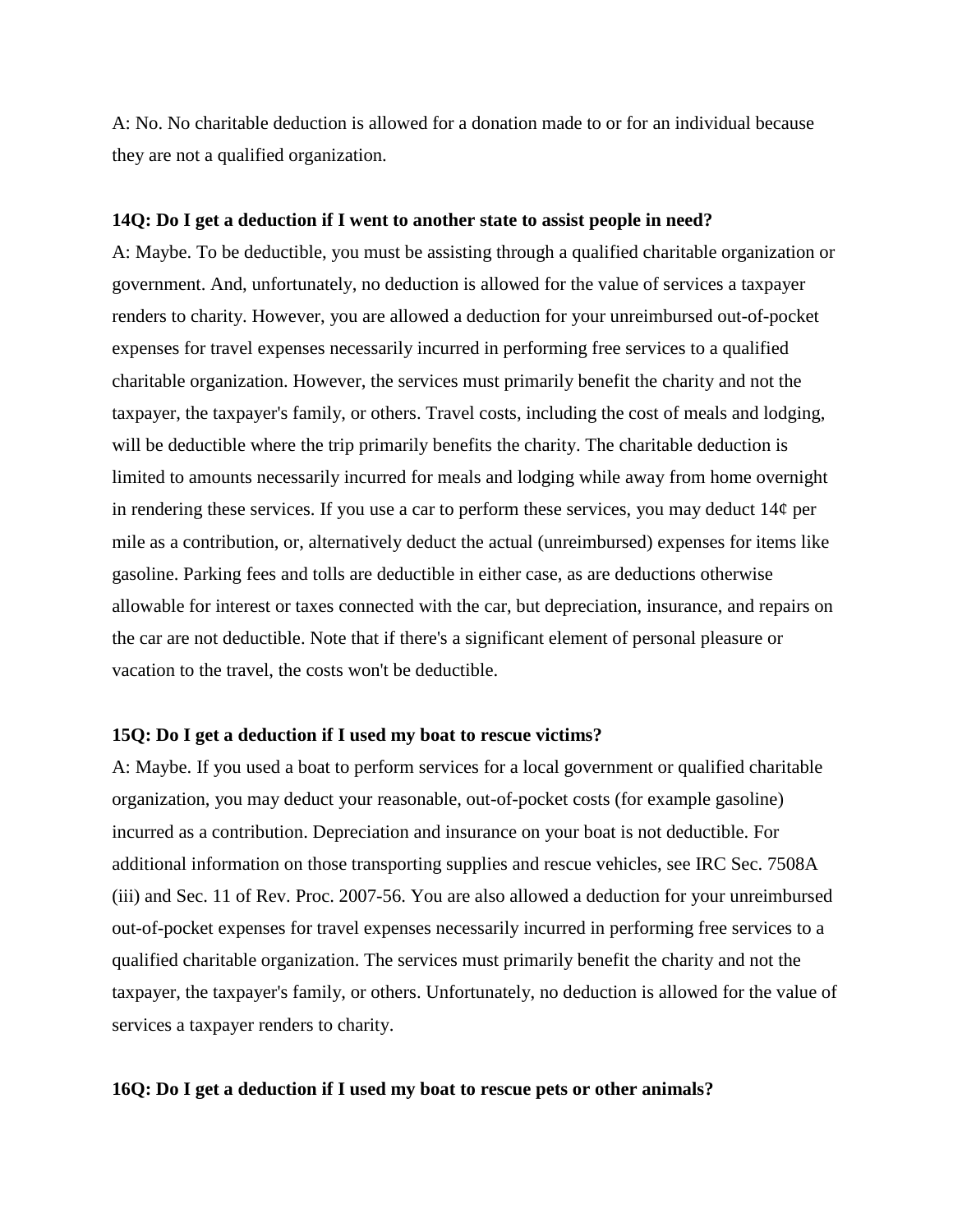A: Maybe. If you used a boat to perform services for a local government or qualified charitable organization, you may deduct your reasonable, out-of-pocket costs (for example gasoline) incurred as a contribution. Depreciation and insurance on your boat is not deductible. You are also allowed a deduction for your unreimbursed out-of-pocket expenses for travel expenses necessarily incurred in performing free services to a qualified charitable organization. For additional information on those transporting supplies and rescue vehicles, see IRC Sec. 7508A (iii) and Sec. 11 of Rev. Proc. 2007-56. The services must primarily benefit the charity and not the taxpayer, the taxpayer's family, or others. Unfortunately, no deduction is allowed for the value of services a taxpayer renders to charity.

### **17Q: Do I get a deduction if I donated food to a neighbor or friend?**

A: No. No charitable deduction is allowed for a donation made to or for an individual unless that individual is an agent for a qualified organization.

#### **18Q: Do I get a deduction if I purchased gas for someone to get out of the storm?**

A: No. No charitable deduction is allowed for a donation made to or for an individual unless that individual is an agent for a qualified organization.

#### **19Q: Do I get a deduction if I helped a local government rescue others?**

A: Maybe. Unfortunately, no deduction is allowed for the value of services a taxpayer renders to a local government entity. However, you are allowed a deduction for your unreimbursed out-ofpocket expenses for travel expenses necessarily incurred in performing free services to a local government entity. The services must primarily benefit the local government entity and not the taxpayer, the taxpayer's family, or others. Travel costs, including the cost of meals and lodging, will be deductible where the trip primarily benefits the local government. The charitable deduction is limited to amounts necessarily incurred for meals and lodging while away from home overnight in rendering these services. If you use a car to perform these services, you may deduct  $14¢$  per mile as a contribution, or alternatively deduct the actual (unreimbursed) expenses for items like gasoline. Parking fees and tolls are deductible in either case, as are deductions otherwise allowable for interest or taxes connected with the car, but depreciation, insurance, and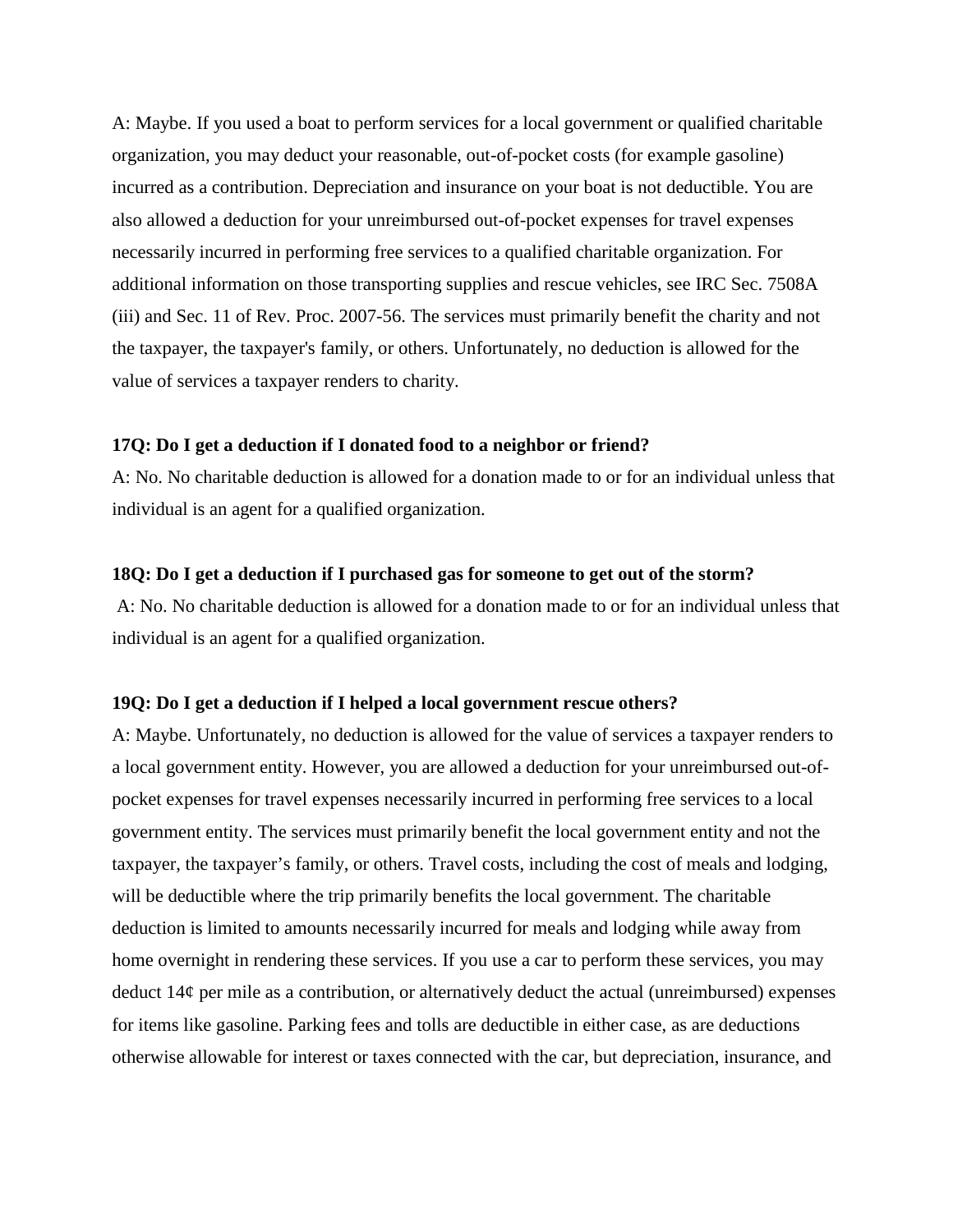repairs on the car are not deductible. Note that if there's a significant element of personal pleasure or vacation to the travel, the costs won't be deductible.

# **20Q: Do I get a deduction if I donated to a shelter run by a local government, charitable organization, or private business?**

A: Maybe. If you donated clothes, toys, and other supply items, the donation is only tax deductible if it is made to a qualified charitable organization which includes local government entities. And, you must have a receipt from the qualified charitable organization and keep records showing the organization's name and description of the gift. No charitable deduction is allowed for any cash or property contribution of \$250 or more unless you can provide a written acknowledgement, made on near the time of donation, from the qualified charitable organization. In general, the written acknowledgement must state: 1) the amount of cash and/or a description of any property other than cash contributed; 2) whether the qualified charitable organization provided any goods or services in return for the donation, or if it did, a description and goodfaith estimate of their value what the charitable organization gave back; and 3) if the goods or services consist entirely of intangible religious benefits, a statement to that effect. No charitable deduction is allowed for any clothing or household items that isn't in good or better condition. However, a deduction may be allowed if amounts claimed for an item exceeds \$500 and the taxpayer includes a qualified appraisal of that item with the tax return. Note that the IRS may also deny a deduction for any contribution of clothing or a household item with minimal monetary value such as used socks. No deduction is allowed for donations to a private business unless that business is considered a qualified charitable organization as identified by the IRS.

## **21Q: Do I get a deduction if a business that I own made a donation?**

A: Maybe. If you own a sole proprietorship, the only way you can deduct your charitable contributions is on Schedule A, *Itemized Deductions*, of your personal tax return if you choose to itemize your deductions.

If you own an interest in a partnership, you will take your percentage share of the deductions on your personal tax return on Schedule A, *Itemized Deductions*.

If you own shares in an S corporation, you will take your percentage share of the deductions on your personal tax return on Schedule A, *Itemized Deductions*.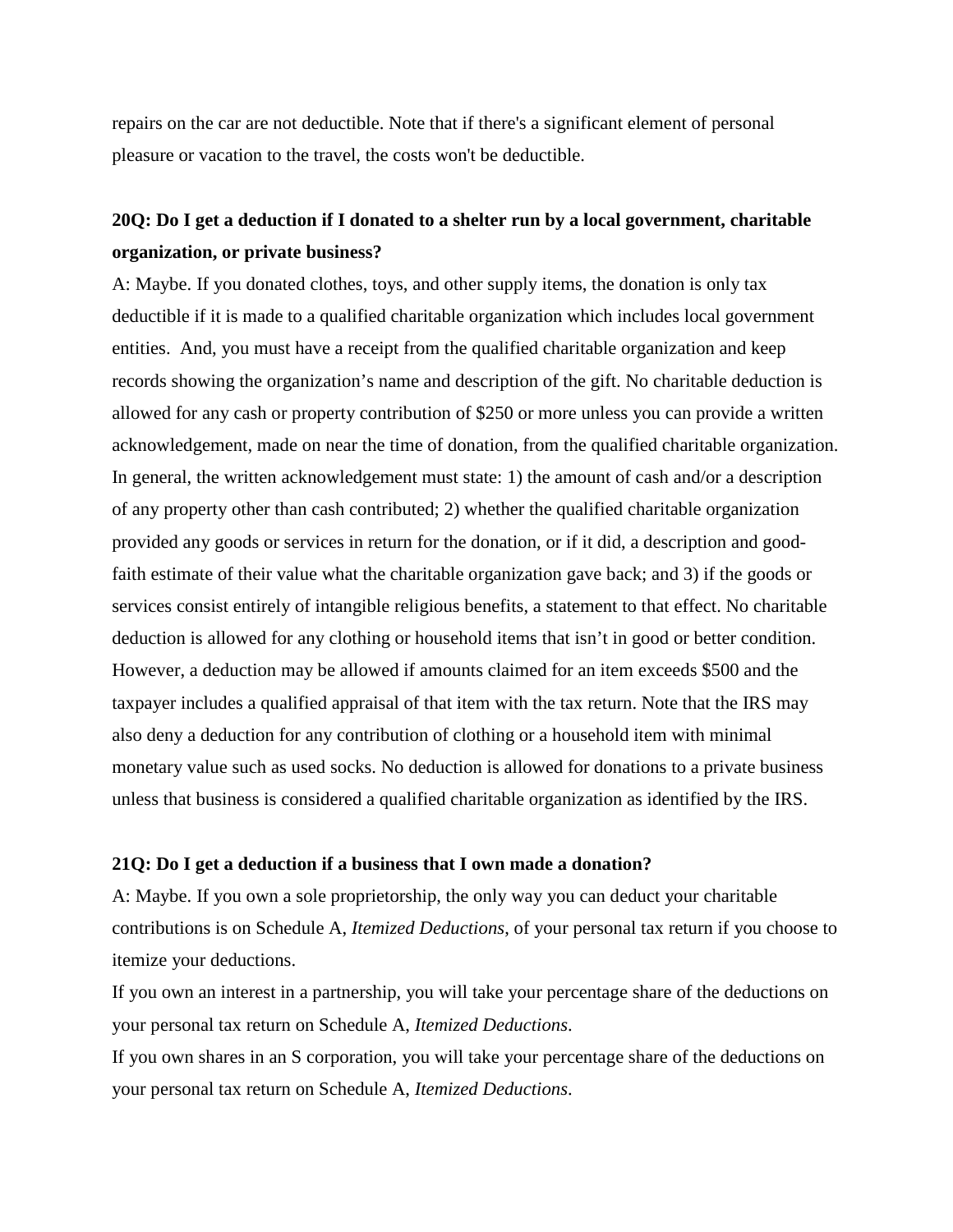If you own shares in a regular corporation, the corporation itself takes deductions for those contributions.

## **22Q: If I do qualify for a deduction, where do I deduct these expenses?**

A: On Schedule A, *Itemized Deductions*, of your Form 1040 individual income tax return, under the section gifts to charity. You would then attach the Schedule A to your Form 1040 and put the amount of your total itemized deduction amount on line 40 of your Form 1040. You may elect to take the standard deduction if your total itemized deduction is less than the standard deduction. The Schedule A can be seen here: <https://www.irs.gov/pub/irs-pdf/f1040sa.pdf> Note: If you personally have made non-cash contributions of over \$500, you must file Form 8283, *Noncash Charitable Contributions* [\(https://www.irs.gov/pub/irs-pdf/f8283.pdf\)](https://www.irs.gov/pub/irs-pdf/f8283.pdf) with your tax return providing information on the donated property.

# **23Q: How does the Tax Reform law passed in 2017 affect the deductibility of my contributions?**

A: It generally doesn't. The passing of the Tax Cuts and Jobs Act does not affect the deductibility of your 2017 charitable contributions. Beginning in 2018, the percentage deductibility for individual taxpayers of cash to public charities and certain other organizations increases from 50% to 60%.

# **24Q: Do I get a deduction if my business collects money to provide to affected employees?**

A: If you collect funds from third party sources to provide to affected employees, you cannot deduct the money paid to you for this purpose.

# **25Q: Do I get a deduction if my business pays my employees for the days we were closed due to the hurricanes?**

A: Those costs aren't charitable contributions but they can be taken as an ordinary business expense, and better still, they may qualify for a credit of up to 40% of wages paid, as calculated on Form 5884-A, *Credits for Affected Disaster Area Employers.* 

For more information on any of these questions, consult your tax advisor.